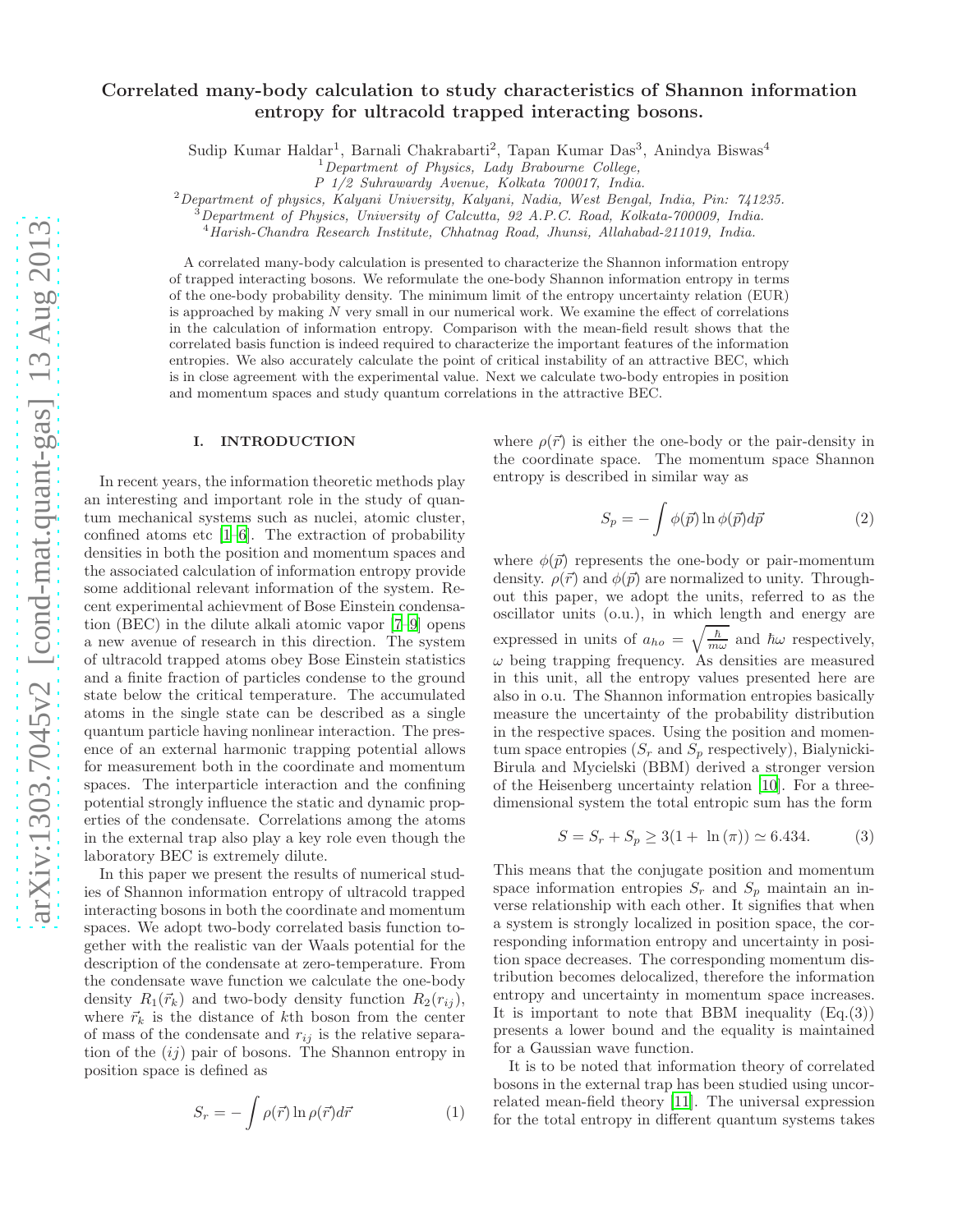the form  $S = a + b \ln N$ , where a and b are the parameters that depend on the given system [\[2](#page-10-6)]. Although the choice of our system is quite similar to that of earlier studies, but the motivation of our present work is quite different and is as follows. First: as the interacting bosons in the external trap are correlated, the uncorrelated mean-field Gross-Pitaevskii (GP) equation may not reveal the correct information and characteristic features in the measures of Shannon entropy. In the GP equation, the interparticle interaction is taken as a contact interaction, whose strength is given by a single parameter  $a_s$ , the s-wave scattering length. However, the importance of a realistic, finite-range interaction has been pointed out [\[12,](#page-10-7) [13\]](#page-10-8). Hence the presence of a long attractive tail in a realistic interaction, like the van der Waal interaction will have important contributions to correlation function and will provide more realistic aspects. Thus our present calculation, keeping all-possible twobody correlations and realistic inter-atomic interaction will provide more accurate results than those obtained from GP and we may observe new features in the calculation of Shannon entropy and correlation properties of the confined bosons. Second: for the repulsive condensate  $a_s$ is positive, therefore with increase in  $a_s$  or increase in number of bosons  $N$ , the effective interaction parameter  $Na<sub>s</sub>$  increases. Thus for the repulsive condensate, with increase in  $Na<sub>s</sub>$  the system becomes less correlated, as the central density decreases. However for attaractive condensate  $a_s < 0$ , the trend is in the opposite direction. It is well known that for attractive BEC, the condensate collapses when N becomes equal to some critical number  $N_{cr}$ . Thus when N is close to but less than  $N_{cr}$ , the condensate is highly correlated and for  $N \geq N_{cr}$  the condensate collapses. This is a very crucial point where the study of information entropy may provide some new characteristic features of Shannon entropy and from that we may get very accurate value of the stability factor which is experimentally known [\[8\]](#page-10-9). This is beyond the scope of study of mean-field GP equiation. We will also introduce correlation features to study the correlation properties of attractive condensate.

This paper is organised as follows. In Sec. II we briefly review our theoretical approach. In Sec. III we present our calculation and results of information entropy of the one-body density, entropy uncertainty relation (EUR) and the universal property of total entropy. This section also presents results of pair correlation and Shannon information entropy of two body density and statistical correlation function. Finally in Sec. IV, we draw our conclusions.

# II. METHODOLOGY

## A. Many-body calculation with correlated potential harmonic basis

In this work we have employed our newly developed correlated potential harmonic expansion method (CPHEM) which we have succesfully used in our earlier studies of different properties of condensate [\[14](#page-10-10)[–18](#page-10-11)]. Here we briefly describe the method. Details can be found in Ref. [\[19](#page-10-12)[–21\]](#page-10-13).

We consider a system of  $N$  identical bosons interacting through a two-body potential  $V(\vec{r}_{i}) = V(\vec{r}_{i} - \vec{r}_{i})$ and confined in an external harmonic potential of frequency  $\omega$ . The time independent quantum many-body Schrödinger equation is given by

$$
\left[ -\frac{\hbar^2}{2m} \sum_{i=1}^N \nabla_i^2 + \sum_{i=1}^N V_{trap}(\vec{r}_i) + \sum_{i,j>i}^N V(\vec{r}_i - \vec{r}_j) - E \right] \Psi(\vec{r}_1, \cdots, \vec{r}_N) = 0 ; \tag{4}
$$

where  $m$  is the mass of each boson,  $E$  the energy of the condensate and the trapping potential  $V_{trap}(\vec{r}_i)$  =  $\frac{1}{2}m\omega^2r_i^2$ , we can eliminate the centre of mass motion by using the standard Jacobi coordinates [\[22](#page-10-14)[–24\]](#page-10-15) defined as

$$
\vec{\zeta}_i = \sqrt{\frac{2i}{i+1}} (\vec{r}_{i+1} - \frac{1}{i} \sum_{j=1}^i \vec{r}_j) \quad (i = 1, \cdots, \mathcal{N}), \quad (5)
$$

The centre of mass coordinate is  $\vec{R} = \frac{1}{N} \sum_{i=1}^{N} \vec{r_i}$ . The relative motion of the bosons is given by

$$
\left[ -\frac{\hbar^2}{m} \sum_{i=1}^N \nabla^2_{\zeta_i} + V_{trap} + V_{int}(\vec{\zeta}_1, \cdots, \vec{\zeta}_N) -E_R \right] \Psi(\vec{\zeta}_1, \cdots, \vec{\zeta}_N) = 0 ,
$$
\n(6)

where  $\mathcal{N} = N - 1$ . Here  $V_{trap}$  is the effective trapping potential and  $V_{int}(\vec{\zeta}_1,\dots,\vec{\zeta}_N)$  is the sum of all pair-wise interactions expressed in terms of Jacobi coordinates.  $E_R (= E - \frac{3}{2}\hbar\omega)$  is the relative energy of the system.

Hyperspherical harmonic expansion method (HHEM) is an ab-initio many-body tool to solve the many-body Schrödinger equation. The hyperspherical variables are constituted by the hyperradius  $r = \sqrt{\sum_{i=1}^{N} \zeta_i^2}$  and  $(3\mathcal{N} - 1)$  hyperangular variables which are comprised of 2N spherical polar angles  $(\vartheta_j, \varphi_j; j = 1, \dots, N)$ associated with  $\overline{\mathcal{N}}$  Jacobi vectors and  $(\mathcal{N} - 1)$  hyperangles  $(\phi_2, \phi_3, \cdots, \phi_{\mathcal{N}})$  giving their relative lengths. The total wave function is expanded in the complete set of hyperspherical harmonic (HH) functions [\[23\]](#page-10-16). Therefore HHEM is a complete many-body approach and includes all possible correlations. However there are serious difficulties for a large number of particles. The calculation of potential matrix elements of all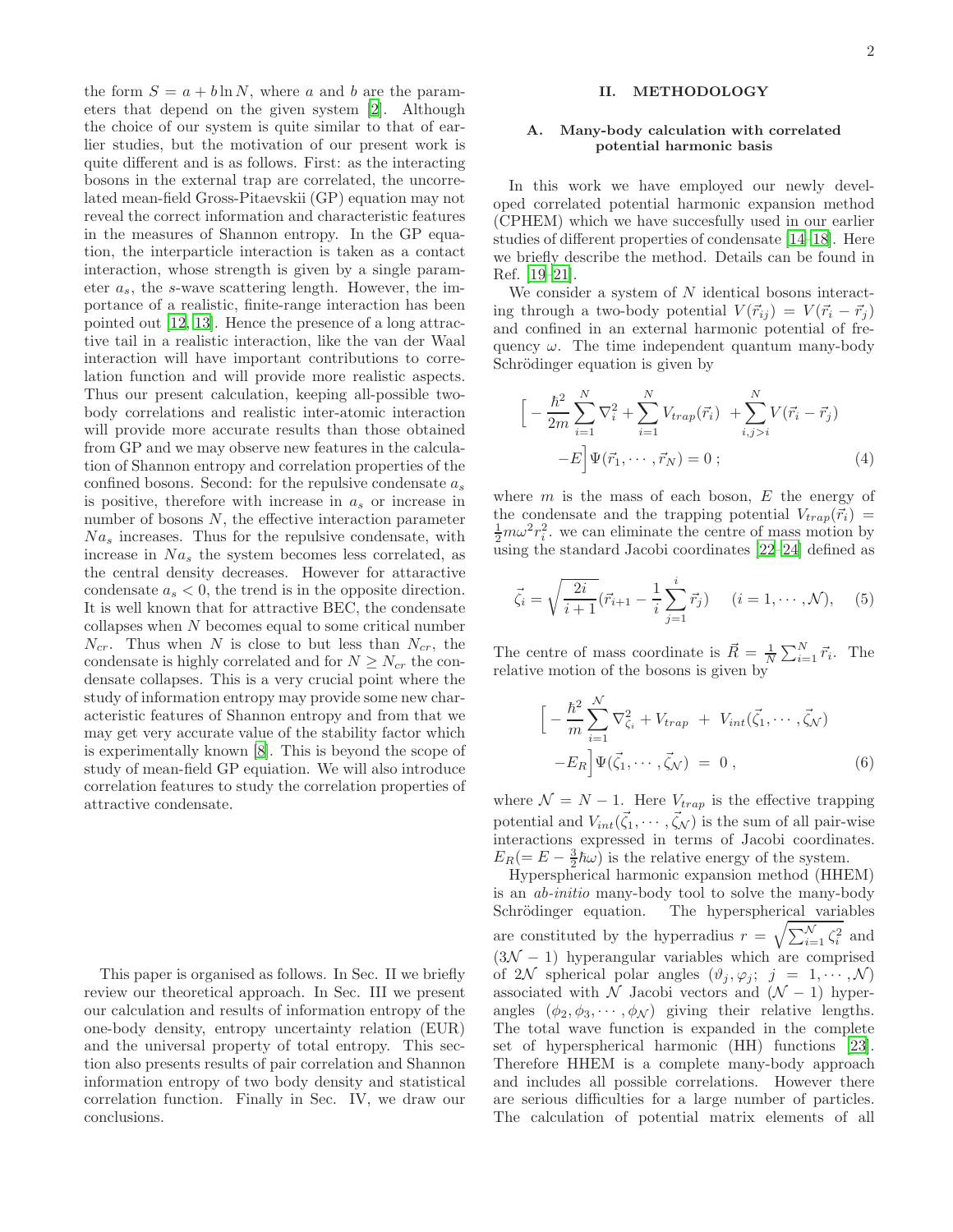pairwise potentials becomes a formidable task and the convergence rate of the hyperspherical harmonic expansion becomes extremely slow in the large particle limit, due to rapidly increasing degeneracy of the basis. For these reasons HHEM can be used for the three-body systems only and it is not suitable for the description of the experimental BEC containing a few thousand to a few million particles. However for the achievement of a stable BEC in the laboratory, the atomic cloud must be extremely dilute physically, so as to preclude three-body collisions, which lead to molecule formation and consequent depletion [\[25\]](#page-10-17). Hence the inter-particle separation must be very large compared to the range of the effective potential (which is  $|a_s|$ ). Thus  $n|a_s|^3 \ll 1$ , where *n* is the number density ~  $N/(a_{ho})^3$ , with  $a_{ho}$ being the oscillator length of the trap. In the original JILA experiment,  $a_s/a_{ho} = 0.00433$  and this condition is well satisfied by N up to  $\sim 10^6$ . As a consequence three and higher body correlations are not relevant in the condensate wave function  $\Psi$ . Now as only two-body interactions are present,  $\Psi$  can be decomposed into Faddeev components. Since only two-body correlations are relevant, the Faddeev component corresponding to the  $(ij)$ -interacting pair is a function of  $\vec{r}_{ij}$  and r only and can be expanded in the sub-set of HH, called the potential harmonics (PH) sub-set, which is sufficient for the expansion of  $V(\vec{r}_{ij})$ , as a function of hyperspherical variables [\[19](#page-10-12), [20](#page-10-18)]. This leads to a dramatic simplification: for any  $N$ , the active degrees of freedom is effectively reduced to only four, *viz.*,  $\vec{r}_{ij}$  and r for each of the  $N(N-1)/2$  Faddeev components (the remaining irrelevant degrees of freedom in the dilute condensate being frozen). Since  $\Psi$  is decomposed into all interacting pair Faddeev components, all two-body correlations are included. The emerging picture for a given Faddeev component is that when two particles interact, the rest of the particles in the condensate behave simply as inert spectators. The fact that only a few degrees of freedom are relevant is consistent with the collective motion of the condensate as a single quantum entity.

Thus we decompose the total wave function  $\Psi$  into two-body Faddeev components for all interacting pairs as

$$
\Psi = \sum_{i,j>i}^{N} \phi_{ij}(\vec{r}_{ij},r) \tag{7}
$$

As we discussed earlier, due to the presence of two-body correlations only,  $\phi_{ij}$  is a function of interacting-pair separation  $(\vec{r}_{ij})$  and the global hyperradius r only.  $\phi_{ij}$  is symmetric under  $P_{ij}$  for bosons and satisfy the Faddeev equation

$$
[T + V_{trap} - E_R] \phi_{ij} = -V(\vec{r}_{ij}) \sum_{k,l > k}^{N} \phi_{kl}, \qquad (8)
$$

where  $T = -\frac{\hbar^2}{m}$  $\frac{\hbar^2}{m} \sum$ N  $\sum_{i=1} \nabla_{\zeta_i}^2$  is the total kinetic energy. Applying the operator  $\sum_{i,j>i}$  on both sides of Eq. (8), we get back the original Schrödinger equation. In this approach, we assume that when  $(ij)$  pair interacts, the rest of the bosons are inert spectators. Thus the total hyperangular momentum quantum number as also the orbital angular momentum of the whole system is contributed by the interacting pair only. Next we expand  $\phi_{ij}$  in the PH subset

$$
\phi_{ij}(\vec{r}_{ij},r) = r^{-\left(\frac{3\mathcal{N}-1}{2}\right)} \sum_{K} \mathcal{P}_{2K+l}^{lm}(\Omega_N^{ij}) u_K^l(r) \qquad (9)
$$

 $\Omega_N^{ij}$  denotes the full set of hyperangles in the 3Ndimensional space for the  $(ij)$ -partition, in which the (*ij*)-pair interact and  $\mathcal{P}_{2K+l}^{lm}(\Omega_N^{ij})$  is a member of the PH basis. It has an analytic expression [\[22](#page-10-14)] given by

$$
\mathcal{P}_{2K+l}^{l,m}(\Omega_N^{(ij)}) = Y_{lm}(\omega_{ij})^{(\mathcal{N})} P_{2K+l}^{l,0}(\phi) \mathcal{Y}_0(D-3); \quad D = 3\mathcal{N},\tag{10}
$$

 $\mathcal{Y}_0(D-3)$  is the HH of order zero in the  $(3\mathcal{N}-3)$  dimensional space spanned by  $\{\vec{\zeta}_1, \cdots, \vec{\zeta}_{N-1}\}$  Jacobi vectors;  $\phi$  is the hyperangle given by  $r_{ij} = r \cos \phi$ . For the remaining  $(N - 1)$  non-interacting bosons we define a hyperradius as

$$
\rho_{ij} = \sqrt{\sum_{k=1}^{N-1} \zeta_k^2}
$$
  
=  $r \sin \phi$ . (11)

so that  $r^2 = r_{ij}^2 + \rho_{ij}^2$ . The relevant set of  $(3\mathcal{N} - 1)$ quantum numbers of HH is now reduced to only three and the remaining ones vanish

$$
l_1 = l_2 = \dots = l_{\mathcal{N}-1} = 0,\tag{12}
$$

$$
m_1 = m_2 = \dots = m_{\mathcal{N}-1} = 0,\tag{13}
$$

$$
n_2 = n_3 = \dots = n_{\mathcal{N}-1} = 0,\tag{14}
$$

and for the interacting pair  $l_N = l$ ,  $m_N = m$  and  $n_N = K$ . Thus the 3N dimensional Schrödinger equation reduces effectively to a four dimensional equation with the relevant set of quantum numbers: principal quantum number n, orbital angular momentum quantum number l, azimuthal quantum number  $m$  and grand orbital quantum number  $2K + l$  for any N. Substituting Eq. (9) into Eq. (8) and projecting on a particular PH, a set of coupled differential equation (CDE) for the partial wave  $u_K^l(r)$  is obtained

$$
\begin{aligned}\n&\left[-\frac{\hbar^2}{m}\frac{d^2}{dr^2} + V_{trap}(r) + \frac{\hbar^2}{mr^2}\left\{\mathcal{L}(\mathcal{L} + 1) + 4K(K + \alpha + \beta + 1)\right\} - E_R\right]U_{Kl}(r) \\
&+ \sum_{K'} f_{Kl}V_{KK'}(r)f_{K'l}U_{K'l}(r) = 0 \,,\n\end{aligned} \tag{15}
$$

where  $\mathcal{L} = l + \frac{3N-6}{2}$ ,  $U_{Kl} = f_{Kl} u_K^l(r)$ ,  $\alpha = \frac{3N-8}{2}$  and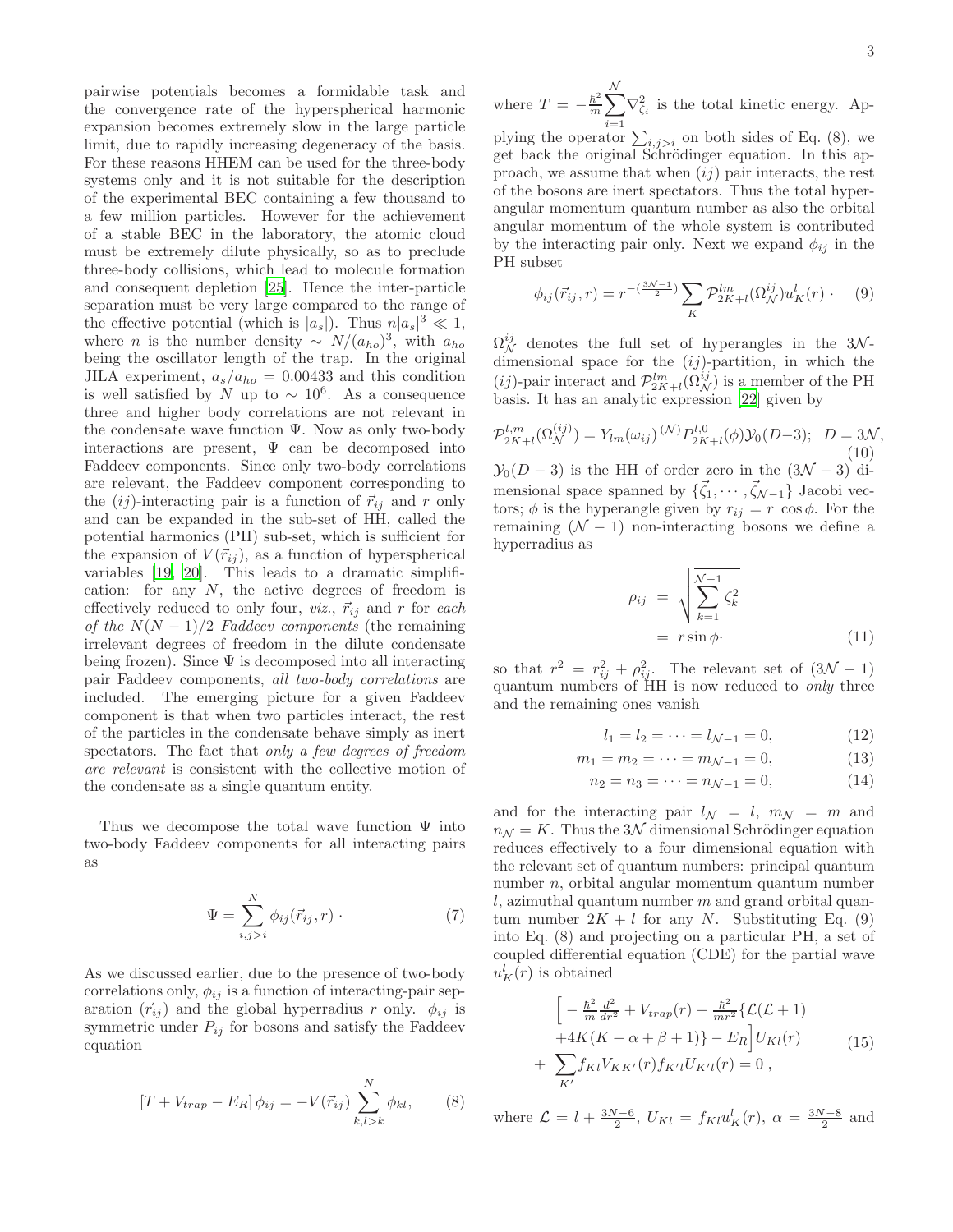$\beta = l + 1/2$ .  $f_{Kl}$  is a constant and represents the overlap of the PH for interacting partition with the sum of PHs corresponding to all partitions [\[24](#page-10-15)]. The potential matrix element  $V_{KK'}(r)$  is given by

$$
V_{KK'}(r) = \int P_{2K+l}^{lm^*} (\Omega_N^{ij}) V(r_{ij}) P_{2K'+1}^{lm} (\Omega_N^{ij}) d\Omega_N^{ij}.
$$
\n(16)

## B. Introduction of a short-range correlation function

As the two-body interaction is represented by a contact interaction, whose strength is given by the s-wave scattering length  $a_s$  only, the mean-field GP equation completely disregards the detailed structure of the inter-atomic potential. The sign of  $a_s$  determines nature of the interaction: a positive (negative) value of a<sup>s</sup> represents the repulsive (attractive) interaction. But in realistic inter-atomic interactions, such as the van der Waals potential, there is always an attractive  $-\frac{C_6}{r_{ij}^6}$  type tail part at large separations and a strong repulsion at short separations [\[26\]](#page-10-19). Depending on the nature of these two parts,  $a_s$  can either be positive or negative. In an earlier many-body calculation [\[27\]](#page-10-20), we observed an appreciable effect of shape-dependence of the inter-atomic interaction, for larger values of N, even for the dilute condensate. Moreover in the mean-field GP equation for an attractive condensate, the Hamiltonian is unbound from below and an approximate solution is obtained only in the metastable region. So in our present many-body calculation, we use a realistic inter-atomic potential, viz., the van der Waals (vdW) potential with a hard core [\[26](#page-10-19)].

The strong short-range repulsion of the realistic potential produces a short-range correlation in the  $(ij)$ interacting pair Faddeev component  $\phi_{ij}$ , which forbids the interacting pair to come too close. To include the effect of this strong repulsion, we introduce an additional short-range correlation function (SRCF)  $\eta(r_{ij})$  in the PH expansion basis for  $\phi_{ij}$ . The SRCF is obtained as the zero-energy solution of the interacting pair Schrödinger equation

$$
-\frac{\hbar^2}{m} \frac{1}{r_{ij}^2} \frac{d}{dr_{ij}} \left( r_{ij}^2 \frac{d\eta(r_{ij})}{dr_{ij}} \right) + V(r_{ij})\eta(r_{ij}) = 0 \qquad (17)
$$

The asymptotic form of  $\eta(r_{ij})$  quickly attains  $C(1 - a_s/r_{ij})$ , from which  $a_s$  is calculated [\[26\]](#page-10-19). The hard-core radius of the vdW potential is adjusted to give the appropriate value of  $a_s$ . This ensures that the short-range repulsion is correctly accounted for. The inclusion of SRCF has the same effect as the Jastrow function in other many-body approaches. The zero-energy two-body wave function  $\eta(r_{ij})$  is a good representation of the short range behavior of  $\phi_{ij}$ , as in the experimental BEC the energy of the interacting pair is negligible compared with the depth of the inter-atomic potential. Since  $\eta(r_{ij})$  has the correct short-separation behavior of the  $(ij)$ -interacting pair, the  $r_{ij} \rightarrow 0$  behavior of  $\phi_{ij}$  is correctly reproduced [\[21\]](#page-10-13). As a result the rate of convergence of the PH expansion is dramatically enhanced.

With the inclusion of SRCF, we replace Eq. (9) by

$$
\phi_{ij}(\vec{r}_{ij},r) = r^{-\left(\frac{3\mathcal{N}-1}{2}\right)} \sum_{K} \mathcal{P}_{2K+l}^{lm}(\Omega_{\mathcal{N}}^{ij}) u_K^l(r) \eta(r_{ij}), \tag{18}
$$

and the correlated PH (CPH) basis function is given by

$$
[\mathcal{P}_{2K+l}^{l,m}(\Omega_N^{(ij)})]_{correlated} = \mathcal{P}_{2K+l}^{l,m}(\Omega_N^{(ij)})\eta(r_{ij}).
$$
 (19)

The potential matrix element  $V_{KK'}(r)$  in the CPH basis is now given by

$$
V_{KK'}(r) = (h_K^{\alpha\beta} h_{K'}^{\alpha\beta})^{-\frac{1}{2}} \times
$$
  

$$
\int_{-1}^{+1} \{ P_K^{\alpha\beta}(z) V\left(r\sqrt{\frac{1+z}{2}}\right) P_{K'}^{\alpha\beta}(z) \eta\left(r\sqrt{\frac{1+z}{2}}\right) W_l(z) \} dz.
$$
  
(20)

Here  $P_K^{\alpha\beta}(z)$  is the Jacobi polynomial, and its norm and weight function are  $h_K^{\alpha\beta}$  and  $W_l(z)$  respectively [\[28\]](#page-10-21).

Note that the inclusion of  $\eta(r_{ij})$  makes the CPH basis non-orthogonal. One may surely use the standard procedure for handling non-orthogonal basis. However in the present calculation we have checked that  $\eta(r_{ij})$  differs from a constant value only in a very narrow interval near the origin, in the BEC length scale  $a_{ho}$  (which is much larger than the inter-atomic interaction length scale). As a result, the overlap matrix becomes a constant matrix for relevant values of r (which is  $\sim \sqrt{3N} a_{ho}$ ). The effect of the constant matrix is taken by a suitable choice of the asymptotic constant  $C$  [\[29](#page-10-22)].

### III. RESULT

## A. Choice of two-body potential and calculation of many-body effective potential

As mentioned in the last section, the inter-atomic potential has been chosen as the van der Waals potential with a hard core of radius  $r_c$ , viz.,  $V(r_{ij}) = \infty$  for  $r_{ij} \leq r_c$ and  $=-\frac{C_6}{r_{ij}^6}$  for  $r_{ij} > r_c$ .  $C_6$  is known for a specific atom and in the limit of  $C_6 \rightarrow 0$ , the potential becomes a hard sphere and the cutoff radius exactly coincides with the s-wave scattering length  $a_s$ . By utilizing the Feshbach resonance one can effectively tune the scattering length  $a_s$ . In our choice of two-body potential we tune  $r_c$  to reproduce the experimental scattering length. As we decrease  $r_c$ ,  $a_s$  decreases and at a particular critical value of  $r_c$  it passes through an infinite discontinuity, going from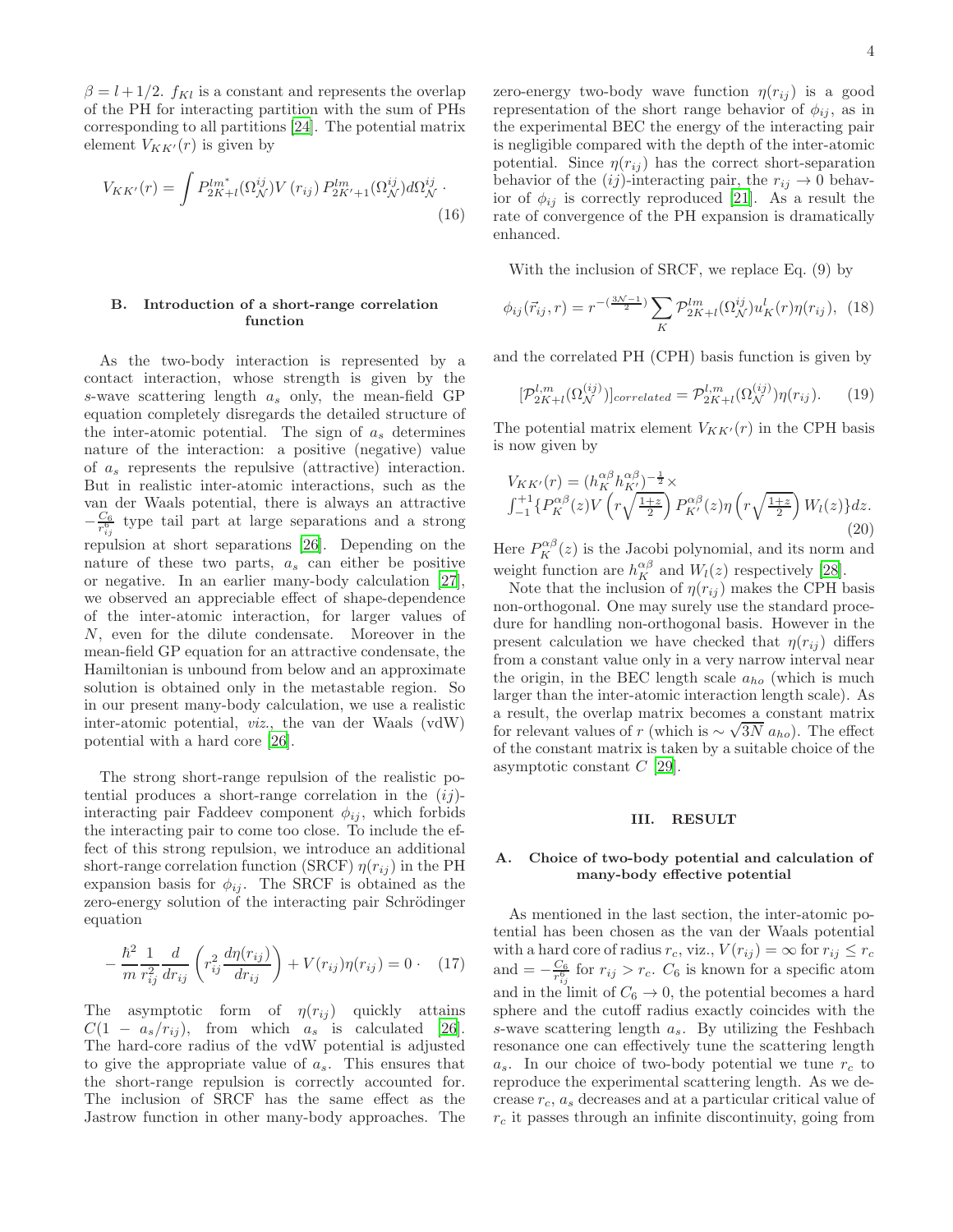$-\infty$  to  $\infty$  [\[21\]](#page-10-13). For our present calculation we choose Rb atoms with  $C_6 = 6.4898 \times 10^{-4}$  o.u. [\[26\]](#page-10-19). With this  $V(r_{ij})$ we solve the zero-energy two-body Schrödinger equation and tune  $r_c$  to obtain the  $a_s$  correctly. We choose  $r_c$  such that it corresponds to the zero node in the zero-energy two-body wave function for  $a_s < 0$  and one node for  $a_s > 0$  [\[21](#page-10-13), [26](#page-10-19)]. With these set of parameters we solve the coupled differential equation by hyperspherical adiabatic approximation (HAA) [\[30\]](#page-10-23). In HAA, we assume that the hyperradial motion is slow compared to the hyperangular motion and the potential matrix together with the hypercentrifugal repulsion is diagonalized for a fixed value of r. Thus the effective potential for the hyperradial motion is obtained as a parametric function of r. We choose the lowest eigen potential  $\omega_0(r)$  [corresponding eigen column vector being  $\chi_{K0}(r)$  as the effective potential in which the condensate moves collectively. We solve the adiabatically separated hyperradial equation in the extreme adiabatic approximation (EAA)

$$
\left[ -\frac{\hbar^2}{m} \frac{d^2}{dr^2} + \omega_0(r) - E_R \right] \zeta_0(r) = 0 , \qquad (21)
$$

subject to approximate boundary condition and obtain the hyper-radial wave function  $\zeta_0(r)$ . For our numerical calculation we fix  $l = 0$  and truncate the CPH basis to a maximum value  $K = K_{max}$  requiring proper convergence. Finally the many-body condensate wave function  $\Psi$  can be constructed in terms of  $\zeta_0(r)$  and  $\chi_{K0}(r)$ .

The accuracy of HAA has been tested against exact results for various nuclear and atomic systems. Since exact HHE calculations are possible only for the three-body systems, the tests were done for trinuclei, two-electron atoms and exotic three-body Coulombic systems. The accuracy was found to be better than 1% even for the infinite-range Coulomb potential [\[31\]](#page-10-24). In our calculation the van der Waals potential has shorter range and hence HAA is expected to be better [\[30\]](#page-10-23). Moreover the confining harmonic potential is smooth and for this potential alone, the hyperradial equation is completely decoupled. Since the trapping potential has a dominant effect, this also improves the accuracy of HAA for application to BEC. For BEC with  $N \leq 20$ , for which exact DMC results were available, the CPHEM together with HAA were found to be very close to the exact DMC calculations [\[20\]](#page-10-18). Moreover, results of our previous BEC calculations using HAA for quite large N, agree well with earlier calculations and experiments [\[14](#page-10-10)– [21,](#page-10-13) [27,](#page-10-20) [29,](#page-10-22) [32,](#page-10-25) [33\]](#page-10-26). Thus we can safely use HAA in our calculation and this reduces the numerical complications to a great extent. In addition, the HAA produces an effective hyperradial potential, in which the collective motion takes place.

For the attractive condensate, the many-body effective potential strongly differs from the effective mean-field potential. In GP, the choice of a contact  $\delta$ -interaction in the two-body potential gives rise to the pathological singularity in the effective potential [\[19](#page-10-12), [21\]](#page-10-13). Thus the study

of post-collapse scenario of the attractive condensate is beyond the scope of the GP theory. Whereas the presence of a short-range hard core in the van der Waals interaction does not only remove the singularity, it gives the realistic scenario and can describe the formation of atomic cluster after the collapse.

### B. Information entropy of one-body density

For repulsive BEC, we consider <sup>87</sup>Rb atoms in the external spherical harmonic trap of trap frequency 77.87 Hz. The cut off radius  $r_c$  in the van der Waals potential is adjusted to get the scattering length  $a_s = 0.00433$  o.u.  $= 100$  a<sub>0</sub> (a<sub>0</sub> is the Bohr radius) which corresponds to the JILA experiment [\[7\]](#page-10-2). For attractive BEC, our choice is <sup>85</sup>Rb atoms in the JILA trap with  $a_s = -1.832 \times 10^{-4}$ o.u.. From the condensate wave function  $\Psi$ , we calculate the one-body density  $R_1(\vec{r}_k)$  [\[33](#page-10-26)] as

$$
R_1(\vec{r}_k) = \int_{\tau'} |\Psi|^2 d\tau' , \qquad (22)
$$

The one-body density basically measures the probability density of finding a particle at a distance  $\vec{r}_k$  from the centre of mass of the condensate. The integral over the hypervolume  $\tau'$  excludes the variable  $\vec{r}_k$  and  $d\tau'$  is given by

$$
d\tau' = r'^{3\mathcal{N}-4} \cos^2 \phi \sin^{3\mathcal{N}-7} \phi dr' d\phi d\omega_{ij} d\Omega_{\mathcal{N}-2} , \quad (23)
$$

where r' is obtained from  $r^2 = r'^2 + 2r_k^2$ . After a lengthy but straight forward calculation we arrive at a close form given by

$$
R_{1}(\vec{r}_{k}) = \sqrt{2} \int_{0}^{\infty} \int_{-1}^{1} 2^{\alpha} \left[ \frac{1}{\pi^{3/2}} \frac{\Gamma((D-3)/2)}{\Gamma((D-6)/2)} \right] \left[ \zeta_{0}(r') \right]^{2}
$$

$$
\sum_{KK'} \chi_{K0}(r') \chi_{K'0}(r') (f_{Kl} f_{K'l})^{-1} (h_{K}^{\alpha\beta} h_{K'}^{\alpha\beta})^{-1/2} P_{K}^{\alpha\beta}(z)
$$

$$
P_{K'}^{\alpha\beta}(z) r'^{D-4} \sqrt{\frac{1+z}{2}} \left( \sqrt{\frac{1-z}{2}} \right)^{D-8}
$$

$$
\left( \sqrt{r'^{2} + 2r_{k}^{2}} \right)^{-(D-1)} dr' dz, \qquad (24)
$$

where  $D = 3N - 3$  and  $h_k^{\alpha,\beta}$  is the norm of the Jacobi polynomial. The integral is computed by numerical computation using a 32-bit Gaussian quadrature.  $R_1(\vec{r}_k)$  basically contains all the information of the one body density correlation. In Fig.  $1(a)$  we plot the one body density distribution as a function of  $\vec{r}_k$  (in o.u.) for several number of bososns  $N = 50,500$  and 5000. For small particle number the density is sharper and with increase in particle number the density distribution gradually pushed out as the effective repulsion increases. Next taking the Fourier transformation of  $R_1(\vec{r}_k)$ , we obtain the one-body momentum distribution  $\Phi_1(\vec{p}_k)$  and plot in Fig. 1(b) for the same set of particle numbers as in Fig.  $1(a)$ . We see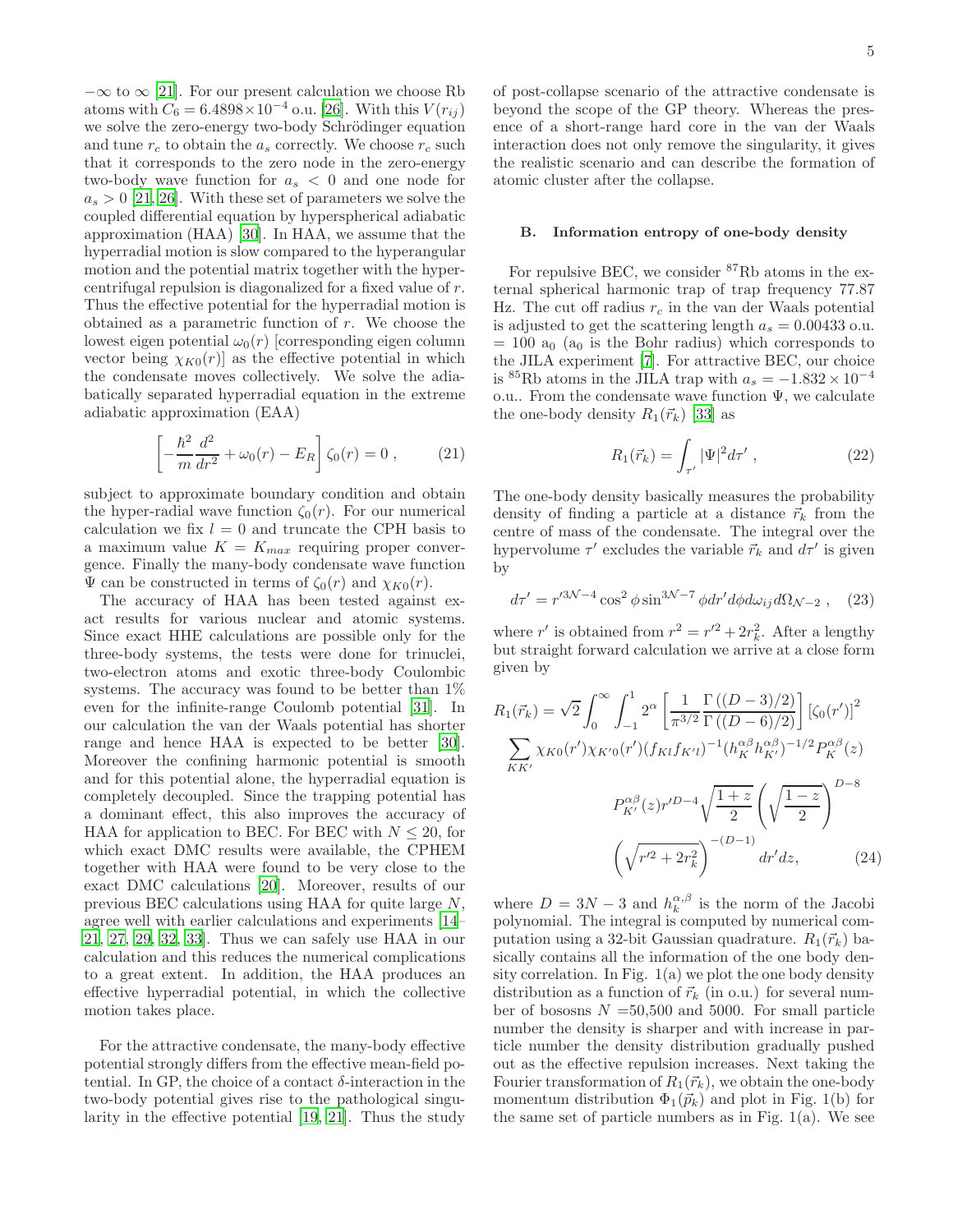



FIG. 1: (Color online) Plot of one body density as a function of  $r_k$  (in o.u.) and the corresponding one-body momentum distribution as a function of  $p_k$  (in o.u.) for different N.

the expected reciprocal behavior between the position and momentum space wave function is accordance with the Heisenberg's uncertainty principle. For very small N  $(\sim 100)$ , as the net effective repulsion is small, the condensate wave function is close to Gaussian in both the spaces. However, with increase in  $N$ , when the condensate wave function in the coordinate space spreads out due to increase in effective interaction  $Na<sub>s</sub>$ , the corresponding momentum space wave function squeezes accordingly. Next to compare our many-body results with the mean-field we numerically solve the GP equation of the form

$$
\[ -\frac{\hbar^2}{2m}\nabla^2 + \frac{1}{2}m\omega^2 r^2 + g|\psi(\vec{r})|^2 \] \psi(\vec{r}) = \mu\psi(\vec{r}) \quad (25)
$$

for the same set of particles as chosen in the many-body calculation. Here  $g = \frac{4\pi\hbar^2 a_s \mathcal{N}}{m}$  is the mean-field interaction,  $m$  being the mass of the particle. The corresponding one-body density both in the coordinate and momentum spaces are presented in Fig.  $2(a)$  and Fig.  $2(b)$  respectively. The expected reciprocal behavior is also seen.

Next we calculate the Shannon information entropy

FIG. 2: (Color online) Plot of condensate density  $|\psi|^2$  as a function of r (in o.u.) [panel (a)] and the corresponding momentum distributions  $|\phi|^2$  as a function of p (in o.u.) [panel (b)] obtained from mean-field GP equation for different N.

in the coordinate space using Eq. (1) and the same in momentum space using Eq.  $(2)$ . In Table 1 we present the values of  $S_r$  and  $S_p$  and the total entropy  $S = S_r + S_p$ versus the number of particle  $N$  for  ${}^{87}$ Rb condensate. For comparison we also calculate the same for the mean-field and present in Table 1.

For small N, the net effective interaction  $Na<sub>s</sub>$  is very small compared to the trap energy ( $\sim \hbar \omega$ ) and the total entropy is very close to the lower bound of the EUR. However with increase in particle number  $N$ ,  $S$  smoothly increases. With increase in net repulsive interaction  $Na<sub>s</sub>$ , the coordinate space wave function delocalizes, consequently the position space entropy  $S_r$  gradually increases. It signifies that the associated uncertainty in the coordinate space increases. The corresponding momentum space wave function is localized, the associated entropy  $S_p$  gradually decreases with increase in  $Na_s$ . It indicates that the associated uncertainty in momentum space decreases. Although we observe same trend both in the many-body and mean-field results, however quantitative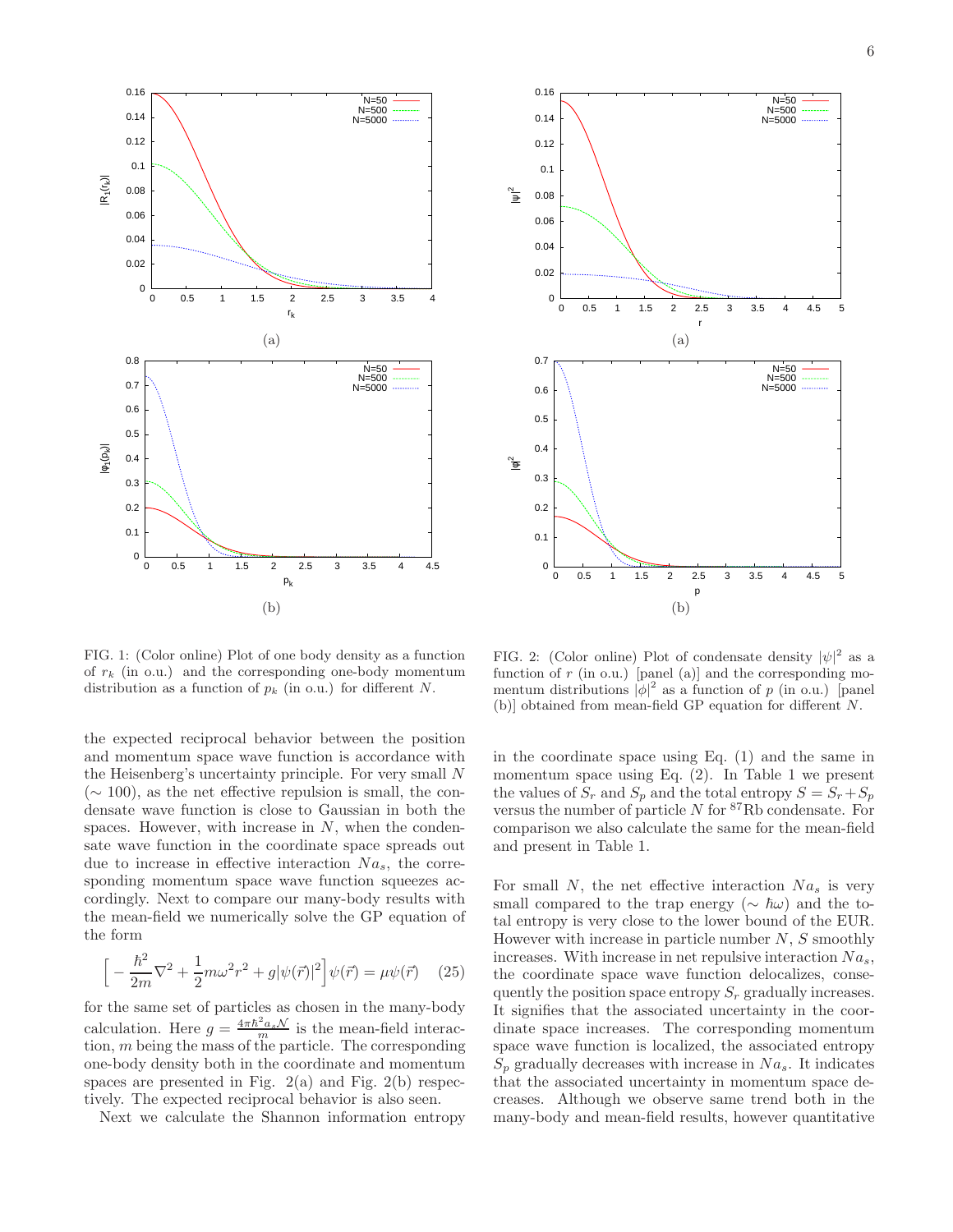TABLE I: One body entropy in coordinate space  $S_r$ , in momentum space  $S_p$  and total one body entropy S for some typical N for repulsive BEC. All entropy values are given in o.u..

| $\overline{N}$ | GP Theory |                                                                                |       | <b>CPHEM</b> |       |                                        |
|----------------|-----------|--------------------------------------------------------------------------------|-------|--------------|-------|----------------------------------------|
|                | $S_r$     | $S_p$                                                                          | $\,S$ | $S_r$        | $S_p$ | S                                      |
| 100            |           |                                                                                |       |              |       | $3.369$ 3.087 6.456 3.431 3.004 6.4343 |
| 500            |           | $3.834$ $2.630$ 6.465 3.782 2.653 6.435                                        |       |              |       |                                        |
|                |           | $1000 4.102 2.398 6.494 4.049 2.389 6.437$                                     |       |              |       |                                        |
|                |           | $3000 \big  4.601 \big  1.968 \big  6.569 \big  4.544 \big  1.921 \big  6.465$ |       |              |       |                                        |
|                |           | 5000 4.858 1.750 6.601 4.804 1.674 6.478                                       |       |              |       |                                        |
|                |           | 7000 5.032 1.620 6.627 4.987 1.495 6.483                                       |       |              |       |                                        |

disagreement occurs. Next to address the universal relation for Shannon information entropy, we plot it as a function of  $\ln N$  in Fig. 3 where our CPHEM result is presented as the red smooth curve and the green dashed curve corresponds to the mean-field GP result. It has been proposed in an earlier calculation [\[11](#page-10-5)] that for a system of fermions, the universal relation is maintained and has the form

$$
S = a + b \ln N \tag{26}
$$

In the mean-field results (green dashed curve in Fig. 3), we retrive the straight line in the plot of  $S$  vs  $\ln N$  and the calculated values of  $a = 6.059$  and  $b = 0.065$ . In the many-body calculation we fail to retrieve the linear relation (Eq. (26)) for the entire particle range. However in the large particle limit we observe the straight increase in the total entropy as a function of  $\ln N$ . It shows that in the small and finite particle limit the many-body calculation exhibits finite-size effect, whereas in the large particle limit the mean-field results are close to the many-body results for repulsive condensates, as expected.



FIG. 3: (Color online) Plot of the one body entropy S (in o.u.) as a function of  $\ln N$ . The many-body result is plotted as the red smooth curve and the green dashed curve corresponds to the mean-field GP result.

As pointed out earlier, for repulsive bosons, there is no upper limit of the number of atoms in the trap and

the condensate is always stable for any number of atoms. However in the case of an attractive BEC, the condensate tends to increase its density in the centre of the trap in order to lower its interaction energy with increase in the atom number. This tendency is balanced by the zero point kinetic energy which can stabilize the system. However for large number of bosons, the central density becomes too high and the kinetic energy can not balance it anymore. The condensate thus collapses beyond a critical number  $N_{cr}$  and the corresponding stability factor is defined as  $k_{cr} = \frac{N_{cr}|a_s|}{a_{bs}}$  $\frac{c_r|a_s|}{a_{ho}}$ . In Fig. 4 we plot  $S_r$  and  $S_p$  as a function of  $Na_s$ , where the scattering length  $a_s$  is gradually tuned from large repulsive (when the condensate is absolutely stable) to attractive (when the condensate is metastable for smaller  $N|a_s|$  and finally collapses at the criticality). The inverse behavior between the position and momentum space entropies is the consequence of the EUR. At  $Na_s = 0$ , we reach the noninteracting limit when the system behaves as an ideal Bose gas (IBG). For IBG in a harmonic trap, both the position and momentum space wave functions become perfectly gaussian. Hence, the Shannon information entropy in position space  $S_r$  and that in momentum space  $S_p$  become equal to each other and the minimum uncertainty limit is obtained. We have checked the numerical values of  $S_r$  and  $S_p$ . They are  $S_r = S_p = 3.217$ ; the total entropy  $S = 6.434$ , which is the lower bound of EUR. However for attractive BEC,  $a_s$  is negative and



FIG. 4: (color online) Plot of the one body entropy in position space  $S_r$  (in o.u.) and in momentum space  $S_p$  (in o.u.) against effective interaction  $Na<sub>s</sub>$  in o.u..

the condensate is metastable as described earlier. For our present calculation we keep  $a_s = -1.832 \times 10^{-4}$ o.u. which is chosen from the controlled collapse experiment  $[8, 9]$  $[8, 9]$  $[8, 9]$  and go on increasing N to make more and more attractive condensate. Thus the condensate density in the coordinate space contracts near the centre of the trap, whereas the corresponding momentum space wave function spreads out as expected. It signifies that the associated uncertainty in position space decreases and that in momentum space increases. Thus with increase in N,  $S_r$  starts to fall and  $S_p$  start to increase. At the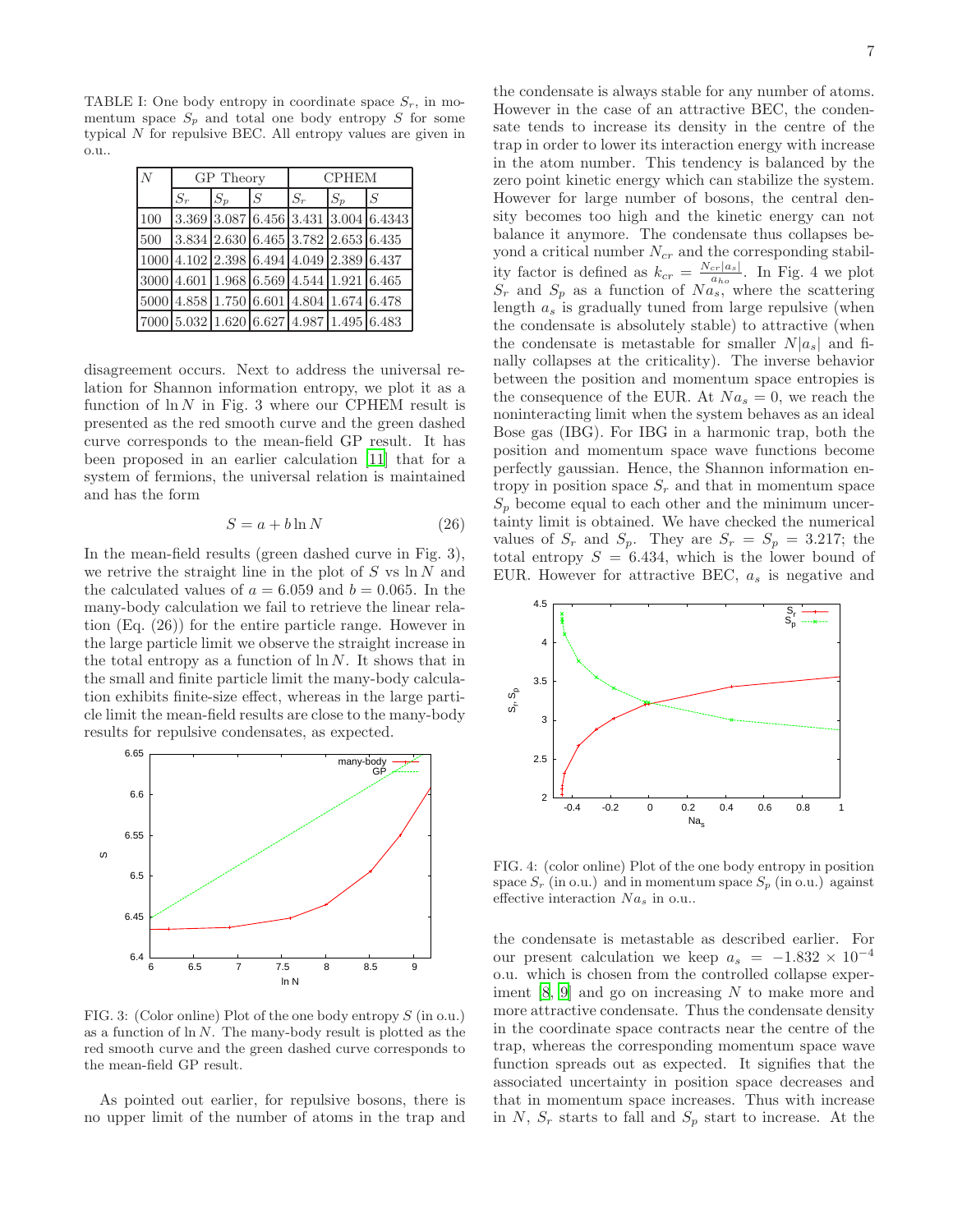critical point, the metastable region is no longer able to bound the condensate due to very strong attractive interaction energy. Hence, the condensate wave function in coordinate space squeezes to a  $\delta$  function and the corresponding momentum space wave function is completely delocalised. This is reflected in a very sharp fall in  $S_r$ and very steep increase in  $S_p$  [Fig. 4]. Thus, at the point of collapse  $S_r$  and  $S_p$  diverge in opposite directions. This point of divergence is used to calculate the stability factor which we found to be  $k_{cr}^{many-body} = 0.457$  and is in very close agreement with the experimental value of  $k_{cr}^{expt} = 0.459 \pm 0.012 \pm 0.054$  [\[8\]](#page-10-9). In the mean-field GP equation stability factor is determined in the following way. When  $N < N_{cr}$ , the condensate is metastable and the energy functional has a local minimum [\[25](#page-10-17)]. When N increases, the depth of local minimum decreases and exactly at  $N = N_{cr}$ , the minimum vanishes and the GP equation has no solution. The calculated stability factor is  $k_{cr}^{GP} = 0.575$ . Thus our present many-body calculation not only calculates the stability factor accurately, but also manifests the collapse of the attractive BEC as the simultaneous divergence in  $S_r$  and  $S_p$ .

## C. Information entropy of the two-body density

The two-body Shannon information entropies in position and momentum spaces are defined as [\[34\]](#page-10-27)

$$
S_{\Gamma} = -\int R_2(r_{ij}) \ln R_2(r_{ij}) dr_{ij} , \qquad (27)
$$

and

$$
S_P = -\int \Phi_2(p_{ij}) \ln \Phi_2(p_{ij}) dp_{ij}
$$
 (28)

where  $R_2(r_{ij})$  is the two-body density distribution in the coordinate space and the corresponding pair density in momentum space  $\Phi_2(p_{ij})$  is obtained by taking Fourier transformation of  $R_2(r_{ij})$ . The pair-distribution function determines the probability of finding  $(ij)$ th pair at a relative separation  $r_{ij}$  in the coordinate space and likewise for the momentum space also. We calculate it as follows:

$$
R_2(r_{ij}) = \int_{\tau''} |\Psi|^2 d\tau'' \tag{29}
$$

where  $\Psi$  is the many-body condensate wave function. As before  $\tau''$  excludes integration over  $r_{ij}$ . After a lengthy calculation we obtain closed analytic form of  $R_2(r_{ij})$  [\[33](#page-10-26)] as

$$
R_2(r_{ij}) = \sqrt{2} \int_{-1}^1 \left(\frac{1-z}{2}\right)^\alpha \left(\zeta_0 \left(r_{ij}\sqrt{\frac{2}{1+z}}\right)\right)^2
$$

$$
\sum_{KK'} \left(\frac{h_K^{\alpha\beta}}{2^\alpha}\right)^{-1/2} \left(\frac{h_{K'}^{\alpha\beta}}{2^\alpha}\right)^{-1/2} \left(f_{Kl}f_{K'l}\right)^{-1}
$$

$$
\chi_{K0}(r)\chi_{K'0}(r)P_K^{\alpha\beta}(z)P_{K'}^{\alpha\beta}(z)dz. \tag{30}
$$

Taking Fourier transformation of  $R_2(r_{ij})$  we get  $\Phi_2(p_{ij})$ which gives the pair-density in momentum space. Now utilizing these in Eq. (27) and Eq. (28) we calculate  $S_{\Gamma}$ and  $S_P$  for various particle number keeping  $a_s$  fixed at 0.00433 o.u. for repulsive BEC and at  $-1.832 \times 10^{-4}$ o.u. for attractive BEC. We again observe the reciprocal behavior in  $S_{\Gamma}$  and  $S_{P}$ .  $S_{\Gamma}$  gradually increases with increase in  $Na<sub>s</sub>$  and the corresponding  $S<sub>P</sub>$  gradually decreases. We again observe the diverging behavior in both  $S_{\Gamma}$  and  $S_{P}$  near the point of critical instability [Fig. 5]. Now it would be interesting to compare the two-body information entropies with those of one-bdoy. We observe overall similar behavior between the one-body and two-body quantities, however quantitative disagreement persists. In Fig. 4, we see that the rate of increase in  $S_r$ is not completely balanced by the decrease in  $S_p$ , which makes an overall slow increase in the total entropy S. However in Fig. 5 we observe that although  $S_{\Gamma}$  steeply increases with  $Na<sub>s</sub>$  as in one-body, still the rate of decrease of  $S_P$  is very slow. The inter-atomic interaction with a short range hard core repulsion and long range attractive tail plays an important role here. Specially for the attractive condensate, when the atoms try to form clusters, the strong short range repulsion comes into play.



FIG. 5: (color online) Plot of pair-entropy in position space  $S_{\Gamma}$  (in o.u.)(red smooth curve) and in momentum space  $S_{P}$ (in o.u.) (green dashed curve) against the effective interaction  $Na<sub>s</sub>$  (in o.u.).

#### D. Correlation in dilute BEC

As pointed out earlier for attractive BEC, both the inter-atomic correlation and realistic inter-atomic interaction play important roles. Due to the attractive interaction, even in the weakly interacting gas, the effect of correlation becomes important and we expect to get new physics in the study of correlation properties. The meanfield Gross-Pitaevskii (GP) equation with a contact  $\delta$ interaction is adequate for the description of weakly interacting repulsive Bose gas. However our correlated basis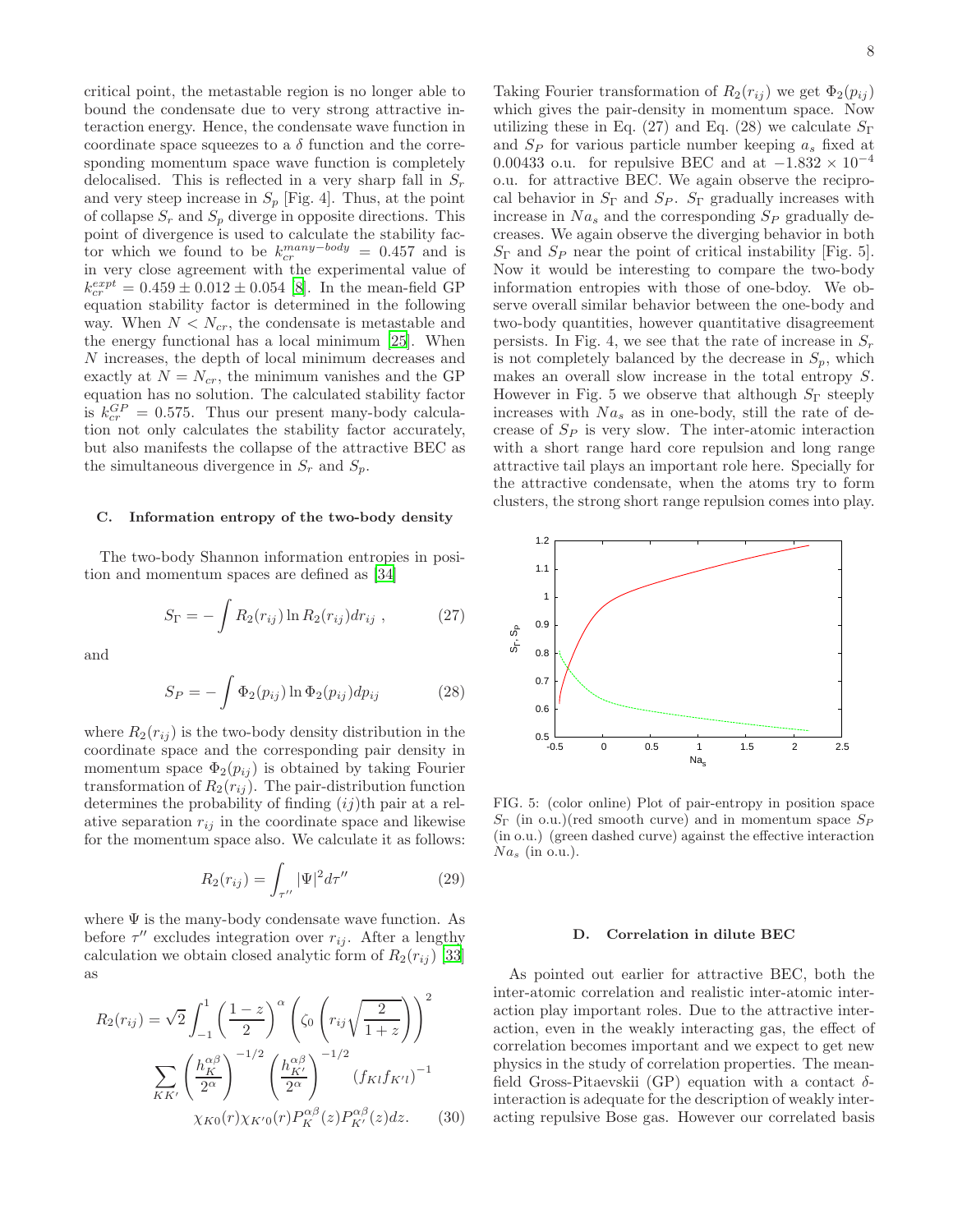

FIG. 6: (color online) . Plot of the pair distribution functions  $R_2(r_{ij})$  as a function of  $r_{ij}$  (in o.u.) for different N for attractive BEC.

function is more rigorous and will provide a realistic picture for the study of correlation properties, especially in attractive condensates. To characterize the effect of correlations, in Fig. 6 we plot the pair-distribution function  $R_2(r_{ij})$  for the attractive interaction with various particle number. Pair-correlation vanishes as  $r_{ij} \rightarrow 0$ , when the atoms try to form cluster due to strong inter-atomic correlation, but the strong short range repulsion try to separate them. This realistic picture is observed due to the use of realistic inter-atomic interaction. Again due to the presence of an external trapping potential  $R_2(r_{ij})$ does not extend beyond the size of the condensate. Thus  $R_2(r_{ij})$  is peaked at some intermediate value of  $r_{ij}$ . Thus our results are different from the earlier findings of Lieb-Linger (LL) model which treats one-dimensional uniform *Bose gas* and particles interact via a  $\delta$ -function repulsive potential [\[35,](#page-10-28) [36](#page-10-29)]. For weak interactions (when the number of particles are much less than the critical number), the correlation length is large which indicates weak correlation. However for particle numbers close to the critical point, the condensate becomes strongly correlated, paircorrelation length sharply decreases and the correlation function becomes sharply localized. It leads to the possibility of formation of atomic clusters due to large twobody correlations. Next we calculate the healing length  $\xi$ , which is considered as the most relevant quantity to quantify the correlation of such highly correlated BEC near the critical point of collapse. It basically measures the minimum distance over which the order parameter can heal [\[25,](#page-10-17) [26](#page-10-19)]. We calculate  $\xi$  by balancing the quantum pressure and the interaction energy of the condensate and plot it in Fig. 7.  $\xi$  steeply decreases with N when the number of atoms is very close to the critical number.

Next we calculate another useful quantity - the correlation length L. We define L as the half-width of correlation function and plot it in Fig. 8. The smooth decrease in  $L$  with the particle number  $N$  again confirms the presence of stronger correlations with increase of N in the attractive BEC.



FIG. 7: (color online) Plot of healing length  $\xi$  (in o.u.) with N for attractive BEC.



FIG. 8: (color online) Plot of correlation length L (in o.u.) with  $N$  for attractive BEC.

As the attractive condensate becomes highly correlated near the critical point it is relevant to study its stability by calculating the decay rates due to two-body and threebody collisions. The loss rate due to two-body dipolar collisions and three-body recombinations are given by

$$
\Gamma = \Gamma_{two} + \Gamma_{three}
$$
  
=  $K_2 \int d\tau |\psi|^4 + K_3 \int d\tau |\psi|^6$  (31)

where  $K_2$  is the two-body dipolar loss rate coefficient and has the value  $(1.87 \pm 0.95 \pm 0.19) \times 10^{-14}$  cm<sup>3</sup>/sec. The three-body recombination loss rate coefficient  $K_3 =$  $(4.24_{-0.29}^{+0.70} \pm 0.85) \times 10^{-24}$  cm<sup>6</sup>/sec [\[37\]](#page-10-30).  $\psi$  is the condensate wave function in coordinate space and can be calculated as described in sec IIIB. As for an attractive condensate, there is a rapid increase in condensate density with increase in number of atoms, we may expect a large loss rate near the critical point. It is also important to observe the separate contributions coming from the two-body dipolar loss rate and three-body recombination. In Fig. 9 we plot the two-body dipolar loss rate  $\Gamma_{two}$  and the loss rate due to three-body recombination  $\Gamma_{three}$ . For small particle numbers, as the condensate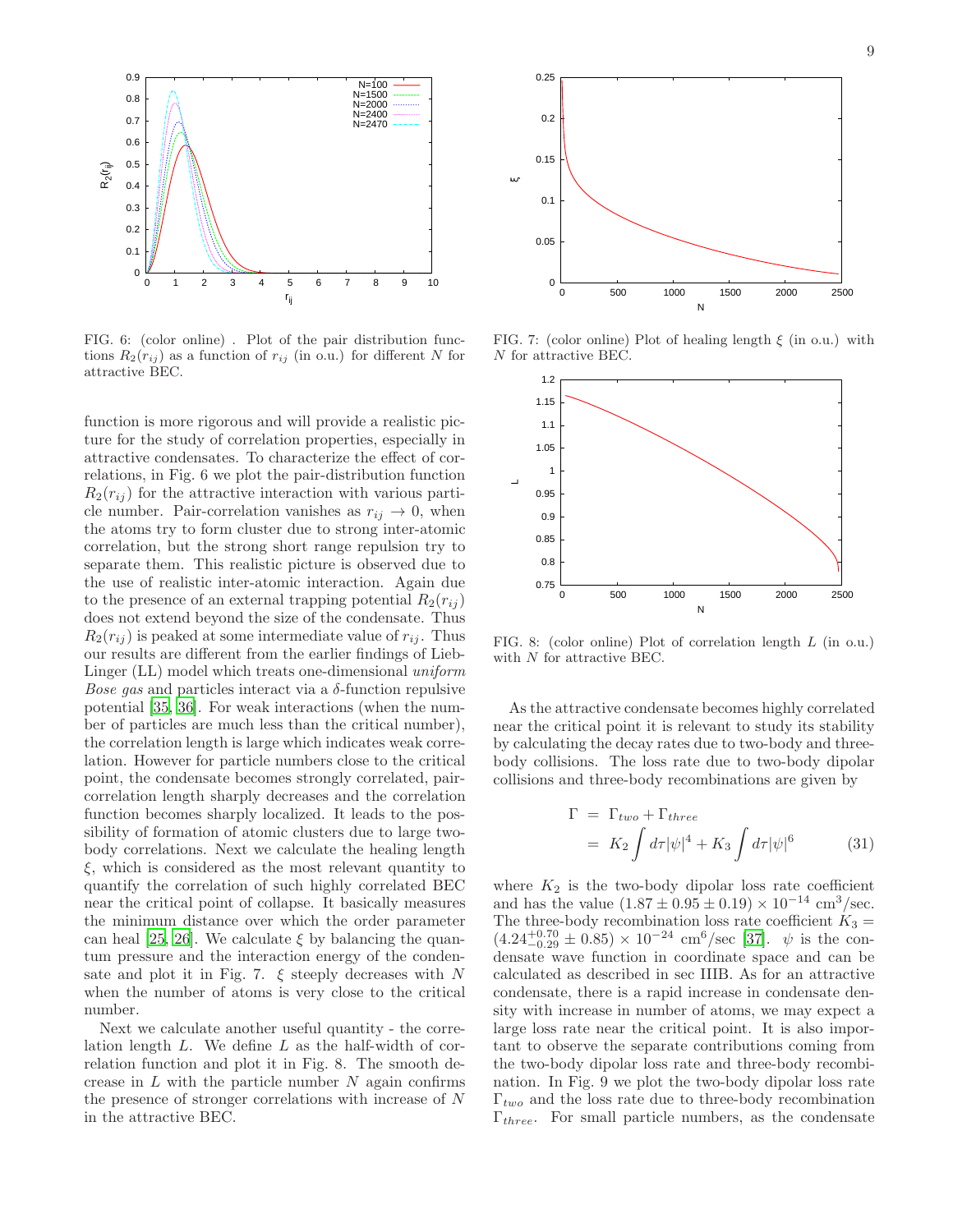

FIG. 9: (color online) Plot of the loss rate Γ (in atoms/sec.) due to two-body and three-body collisions for various  $N$  for attractive BEC.

density is not too high, the three-body loss rate is almost negligible compared to the two-body loss rate. On the other hand, near the critical point when the condensate is highly correlated, we observe a steep increase in the two-body loss rate. The contribution coming from the three-body recombination is still insignificant compared to the sharp change in the dipolar loss rate. Thus the total loss rate of the attractive condensate is dominated by the two-body loss rate only. This indicates that for the present choices of scattering length of the controlled collapse experiment [\[8,](#page-10-9) [9](#page-10-3)], the condensate is sufficiently dilute. Fig. 9 also justifies and establishes that in sufficiently dilute limit the condensate is affected only by two-body correlations. This also justifies a posteriori our use of two-body correlated basis function (CPH). However near the Feshbach resonance, where the condensate is strongly correlated the higher-body correlations may significantly contribute and that would be the issue of future research. This is quite obvious from our present study that the effect of three-body recombination is more insignificant for repulsive BEC in the dilute condition. In the repulsive condensate, as the atoms repel each other, the central density is lower and it is less correlated than the attractive condensate. The rate-coefficient  $K_3$  is significantly smaller for repulsive condensate. While for <sup>85</sup>Rb condensate (attractive)  $K_3$  is of the order of 10<sup>-24</sup> cm<sup>6</sup>/sec, it is of the order of  $10^{-30}$  cm<sup>6</sup>/sec for <sup>87</sup>Rb condensate (repulsive). This clearly shows the unimportance of the three-body recombination in the context of repulsive BEC.

# IV. CONCLUSION

We have reported the results of our numerical calculation on the Shannon information entropy of trapped interacting bosons and study their several characteristic features. We employ two-body correlated basis function and realistic van der Waals interaction. This is the first such rigorous calculation where we observe the interplay between the position and momentum space information entropies. Due to presence of an external trap, the system is inhomogeneous and gives some additional features. We also numerically establish the lower bound of BBM inequality which is believed to be a stronger version of the Heisenberg uncertainty principle. The observation of curvature in the total entropy S also differs from the earlier mean-field results. Our many-body results show that the finite size effect is prominent for small and finite number of atoms. We also calculate the point of critical instability of attractive BEC. When the number of atoms in the trap is very close to the critical number, the condensate becomes highly correlated and the mean-field GP equation is not enough to describe such a correlated system. Our calculated stability factor is in very close agreement with the experimental results. We observe the point of instability as the point where the information entropies in the conjugate spaces diverge simultaneously. Thus in our present calculation we not only calculate the instability accurately but at the same time we establish the point in a stronger way providing more information of the BEC as a single quantum entity. We also calculate the two-body Shannon information entropies corresponding to the two-body densities in position and momentum spaces and discuss their similarity and differences with the one-body quantities. Next we specially discuss the correlation in dilute BEC by introducing several correlation measures like healing length  $\xi$ , correlation length L. We also calculate the two-body and three-body loss rate for the attractive condensate. Very sharp increase in the decay rates signifies that near the point of criticality the condensate becomes strongly correlated and there will be a possibility of formation of atomic cluster. All these observations signify quantitatively the presence of inter-atomic correlations, even away from the critical point in an attractive BEC, which is beyond the scope of studies of mean-field theory.

This work has been supported by Department of Atomic Energy (DAE, India). SKH acknowledges a senior research fellowship from the Council of Scientific and Industrial Research (CSIR), India.